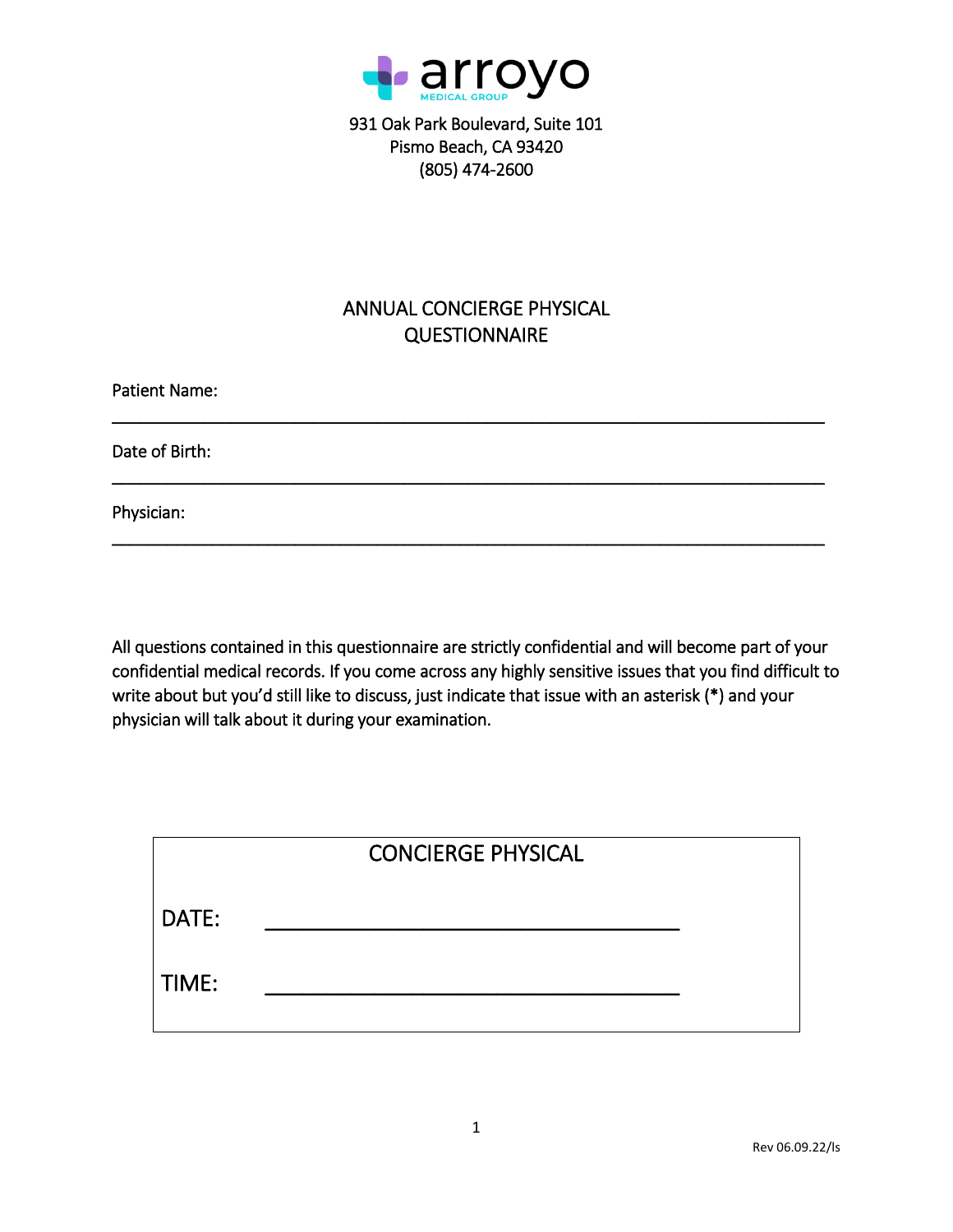

## REVIEW OF BODY SYSTEMS

# If you've experienced any of the below, please indicate (with an X) and describe any symptoms that you are currently experiencing or that are of concern to you.

| <b>GENERAL</b>                                                                 |                                                                     |
|--------------------------------------------------------------------------------|---------------------------------------------------------------------|
| □ Weakness<br>□ Fevers<br>□ Fatigue                                            | □ Change in Appetite<br>□ Change in Weight                          |
| □ Cold or Heat Intolerance<br>□ Abnormal Sweating                              | □ Chronic Pain<br>$\Box$ Flushing                                   |
| <b>HEAD/EYES</b>                                                               |                                                                     |
| □ Dizzy Spells<br>□ Headaches<br>□ Faintness                                   | □ Loss of Consciousness<br>□ Seizures                               |
| □Vision Disturbances<br>□ Change in Vision                                     |                                                                     |
| <b>EARS</b>                                                                    |                                                                     |
| □ Missing Words<br>□ Straining to Hear<br>□ Change in Hearing                  | □ Noise in Your Ears<br>□ Ear Pain                                  |
| <b>NOSE</b>                                                                    |                                                                     |
| □ Nasal Congestion<br>□ Obstruction<br>□ Discharge                             | □ Change in Smell                                                   |
| <b>THROAT</b>                                                                  |                                                                     |
| □ Swollen Glands<br>□ Hoarseness<br>□ Persistent Sore Throat                   | □ Neck Pain                                                         |
| □ Gum or Dental Disease<br>□ Floss Regularly                                   | □ Do Not Floss Regularly<br>⊔ TMJ                                   |
| <b>BREASTS</b>                                                                 |                                                                     |
| □ Pain<br>□ Skin Changes<br>□ Abnormal Lumps                                   | □ Nipple Discharge                                                  |
| <b>RESPIRATORY</b>                                                             |                                                                     |
| □ Shortness of Breath<br>□ Wheezing<br>□ Cough                                 | □ Change in Sputum                                                  |
| <b>CARDIOVASCULAR</b>                                                          |                                                                     |
| □ Chest Pains<br>$\Box$ Palpitations<br>□ Irregular Heart Beats                | □ Swollen Feet or Ankles                                            |
| □ Varicose Veins<br>□ Calf or Leg Pains with Walking                           | □ Hypertension (Year of onset: _____                                |
| <b>GASTROESOPHAGEAL</b>                                                        |                                                                     |
| □ Difficulty Swallowing<br>□ Nausea<br>□ Vomiting                              | Heartburn"<br>$\Box$ Indigestion                                    |
| □ Abdominal Pain<br>$\Box$ Bloating<br>$\Box$ Burping                          | □ Symptoms of Reflux<br>$\square$ Gas                               |
| <b>INTESTINAL</b>                                                              |                                                                     |
| □ Lower Abdominal Pain □ Constipation<br>□ Diarrhea                            | □ Excessive Flatus<br>□ Hemorrhoids                                 |
| □ Rectal Bleeding<br>□ Rectal Pain                                             | □ Change in Shape, Color, Frequency, Consistency of Bowel Movements |
| <b>URINARY SYSTEM</b>                                                          |                                                                     |
| □ Increased Urinary Frequency<br>n Change in Urinary Stream                    | □ Intermittent Stream                                               |
| □ Pain or Burning with Urination                                               | □ Getting up at Night to Urinate (No. of times: _____)              |
| □ Loss of Urine with Coughing, Sneezing or Effort □ History of Herpes or STDs: |                                                                     |
| MUSCULOSKELETAL                                                                |                                                                     |
| □ Arthritis-Joint Pains<br>□ Neck or Back Pain<br>□ Muscle Pain or Weakness    | □ Tendonitis<br>$\Box$ Bursitis                                     |
| □ Foot Problems<br>□ Gout<br>□ Change in Posture                               | □ Disc Disease Disorder of Nerves or Muscles                        |
| SKIN, HAIR, NAILS                                                              |                                                                     |
| □ Rashes □ Itching<br>□ Seborrhea<br>$\square$ Psoriasis                       | □ Dry or Oily Skin<br>□ Acne                                        |
| □ Changes in Quality of Hair<br>□ Excessive Hair Growth or Hair Loss           | □ Skin Cancers                                                      |
| □ Persistent Sores<br>□ Abnormal Pigmentation                                  | □ Changes in Nails                                                  |
| NEUROLOGICAL                                                                   |                                                                     |
| □ Thinking<br>□ Changes in Memory                                              | □ Concentration or Speech<br>□ Tremors                              |
| □ Difficulties with Movement of Extremities<br>□ Change in Balance or Gait     | □ Disorders of Sensation                                            |
| <b>HEMATOLOGIC</b>                                                             |                                                                     |
| □ Swollen Glands<br>$\Box$ Bruising<br>□ Anemia                                |                                                                     |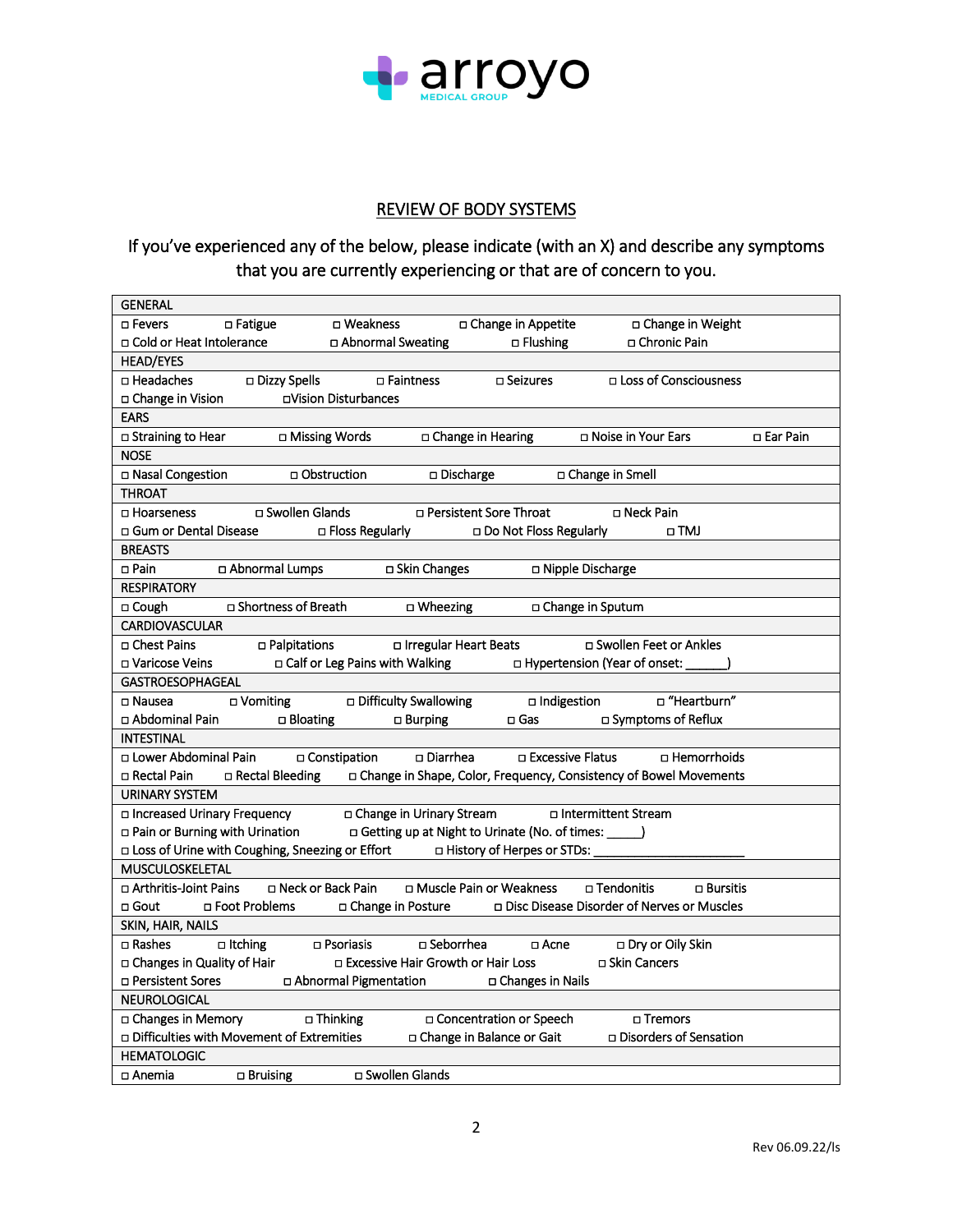

| <b>FOR WOMEN</b>                                                                                                    |
|---------------------------------------------------------------------------------------------------------------------|
| Age when Menses Began ______<br>Age of Menopause                                                                    |
| □ Painful Menstruation □ Heavier or Lighter Periods □ Irregular Periods<br>D Vaginal Discharge                      |
| □ Vaginal Dryness or Irritation                                                                                     |
| Methods of Birth Control: _____                                                                                     |
| # of Pregnancies (Total) ______ # of Miscarriages ______<br># of Abortions _____                                    |
| □ Presently Pregnant or Breastfeeding □ Possibly Pregnant □ Change in Libido (Sexual Interest)                      |
| $\Box$ Any issues about sexual fulfillment or sexual activity with regard to self or partner?                       |
| If yes, please explain:                                                                                             |
| Have you taken or do you take hormone replacement therapy?  □ Yes □ No                                              |
| □ Early loss of ovarian function □ Hyperthyroidism □ Chronic diarrhea or intestinal malabsorption syndrome          |
| $\Box$ Have you had an eating disorder such as anorexia or bulimia? $\Box$ Low calcium intake                       |
| □ Little or no exposure to sun                                                                                      |
| $\Box$ High caffeine intake (2-3 cups/day)<br>$\Box$ Perform physical activity excessively (causing missed periods) |
| □ History of colorectal cancer or polyps<br>□ History of inflammatory bowel disease<br>□ Obesity                    |
| □ Heavy alcohol use □ Inactive lifestyle                                                                            |

| <b>FOR MEN</b>                                                                                        |
|-------------------------------------------------------------------------------------------------------|
| □ Changes in Urinary Stream<br>□ Changes in Libido (Sexual Interest)                                  |
| <b>Methods of Birth Control:</b>                                                                      |
| Any issues concerning (check all that apply)                                                          |
| □ Premature Ejaculation                                                                               |
| □ Erectile Dysfunction                                                                                |
| □ Sexual Activity or Fulfillment with Regard to Self or Partner                                       |
| $\Box$ If yes, explain:                                                                               |
| □ Hyperthyroidism<br>□ Chronic diarrhea or intestinal malabsorption syndrome                          |
| $\Box$ Have you had an eating disorder such as anorexia or bulimia?<br>□ Low calcium intake           |
| □ Little or no exposure to sun                                                                        |
| □ High caffeine intake (2-3 cups/day)                                                                 |
| □ History of inflammatory bowel disease<br>□ Obesity<br>$\Box$ History of colorectal cancer or polyps |
| □ Heavy alcohol use<br>□ Inactive lifestyle                                                           |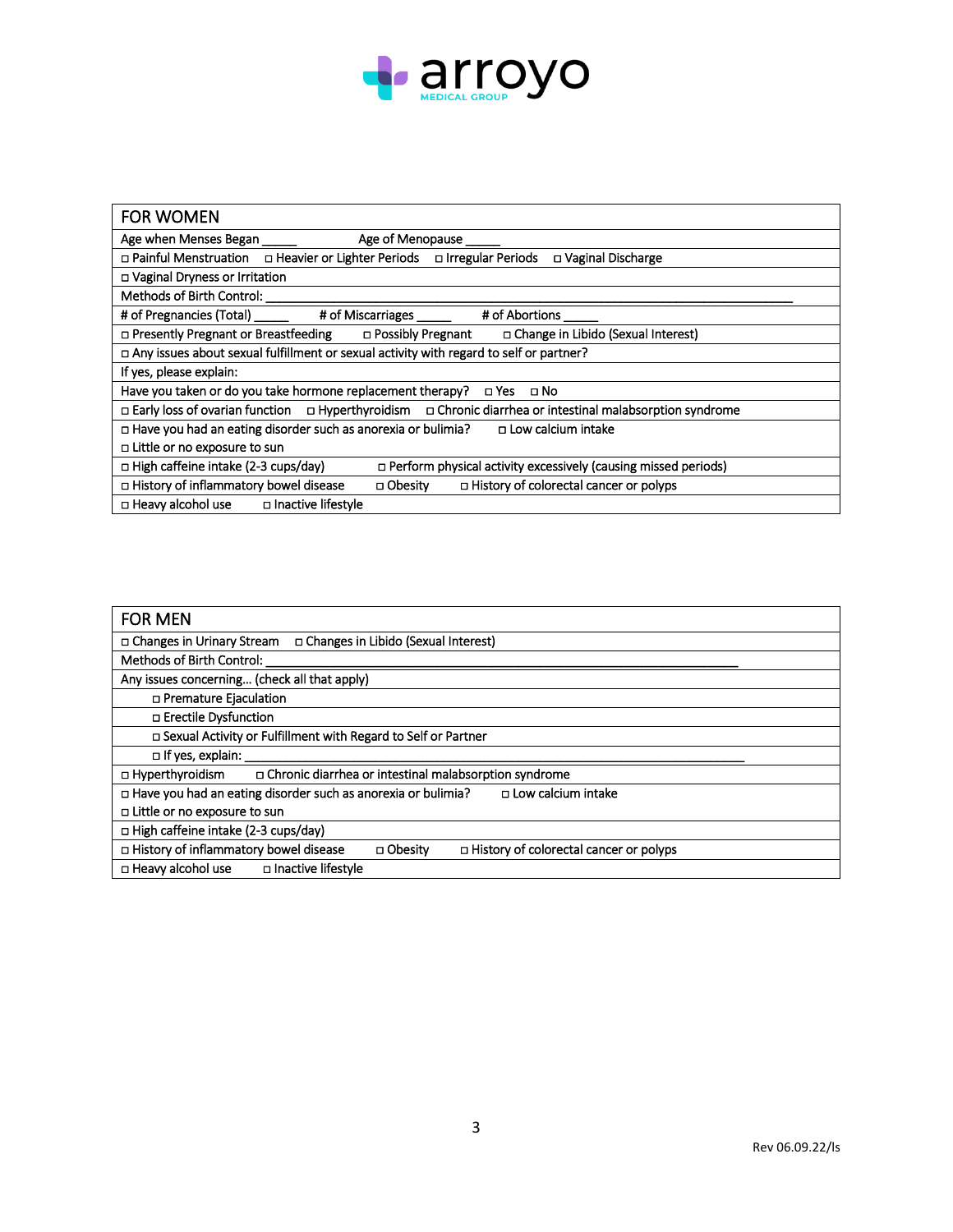

#### NUTRITION SURVEY

## Please check off and elaborate as necessary.

\_\_\_\_\_\_\_\_\_\_\_\_\_\_\_\_\_\_\_\_\_\_\_\_\_\_\_\_\_\_\_\_\_\_\_\_\_\_\_\_\_\_\_\_\_\_\_\_\_\_\_\_\_\_\_\_\_\_\_\_\_\_\_\_\_\_\_\_\_\_\_\_\_\_\_\_\_\_\_\_\_\_\_\_\_\_\_\_\_\_\_\_\_\_\_\_\_\_\_\_\_\_\_\_ \_\_\_\_\_\_\_\_\_\_\_\_\_\_\_\_\_\_\_\_\_\_\_\_\_\_\_\_\_\_\_\_\_\_\_\_\_\_\_\_\_\_\_\_\_\_\_\_\_\_\_\_\_\_\_\_\_\_\_\_\_\_\_\_\_\_\_\_\_\_\_\_\_\_\_\_\_\_\_\_\_\_\_\_\_\_\_\_\_\_\_\_\_\_\_\_\_\_\_\_\_\_\_\_

| How would you rate your diet in general? |                |                |                      |             |                  |  |  |
|------------------------------------------|----------------|----------------|----------------------|-------------|------------------|--|--|
|                                          | □ Very Healthy | $\Box$ Healthy | □ Moderately Healthy | □ Unhealthy | □ Very Unhealthy |  |  |
| Comments:                                |                |                |                      |             |                  |  |  |
|                                          |                |                |                      |             |                  |  |  |
|                                          |                |                |                      |             |                  |  |  |

Please describe the healthy aspects and unhealthy aspects of your diet:

#### Which improvements would you like to achieve:

| □ Lower Salt                    | □ Less Candy/Chocolate              |
|---------------------------------|-------------------------------------|
| Lower Far, Cholesterol          | □ Fewer Cakes/Pies Cookies          |
| □ Less Oil, Mayo, Butter        | □ Less Bread, Potatoes, Rice, Pasta |
| n More Calcium                  | □ Less Fried Food                   |
| □ More Calories, Fewer Calories | n Less Snack Food                   |
| □ More Whole Grains, More Fiber | $\Box$ Less "Junk" Food – Describe  |
| □ More Fruits and Vegetables    | □ Fewer Carbohydrates               |
| □ More Carbohydrates            | $\sqcap$ Less Protein               |
| $\sqcap$ More Protein           | □ Less Meat, More Fish, More Soy    |
| n Less Fast Food                | $\sqcap$ Smaller Portion Size       |
| $\sqcap$ Less Alcohol           | $\Box$ Fewer Pesticides             |

## On average what is the total number of servings of fruits and vegetables that you have each day? \_\_\_\_\_\_\_\_\_\_\_\_\_\_\_\_\_\_\_\_\_\_\_\_\_

|                                                  | Which fruits and vegetables do you like?             |                     |            |                                            |  |  |  |  |
|--------------------------------------------------|------------------------------------------------------|---------------------|------------|--------------------------------------------|--|--|--|--|
| Which fruits and vegetables do you not like?     |                                                      |                     |            |                                            |  |  |  |  |
|                                                  | Do any of these apply to you? (check all that apply) |                     |            |                                            |  |  |  |  |
|                                                  | $\Box$ Milk Intolerance                              | $\Box$ Hypoglycemia |            | □ Food Allergies or Other Food Intolerance |  |  |  |  |
| Would you like more information about nutrition? |                                                      |                     | $\Box$ Yes | $\Box$ No                                  |  |  |  |  |
|                                                  | What kind, how can we help you? (please explain)     |                     |            |                                            |  |  |  |  |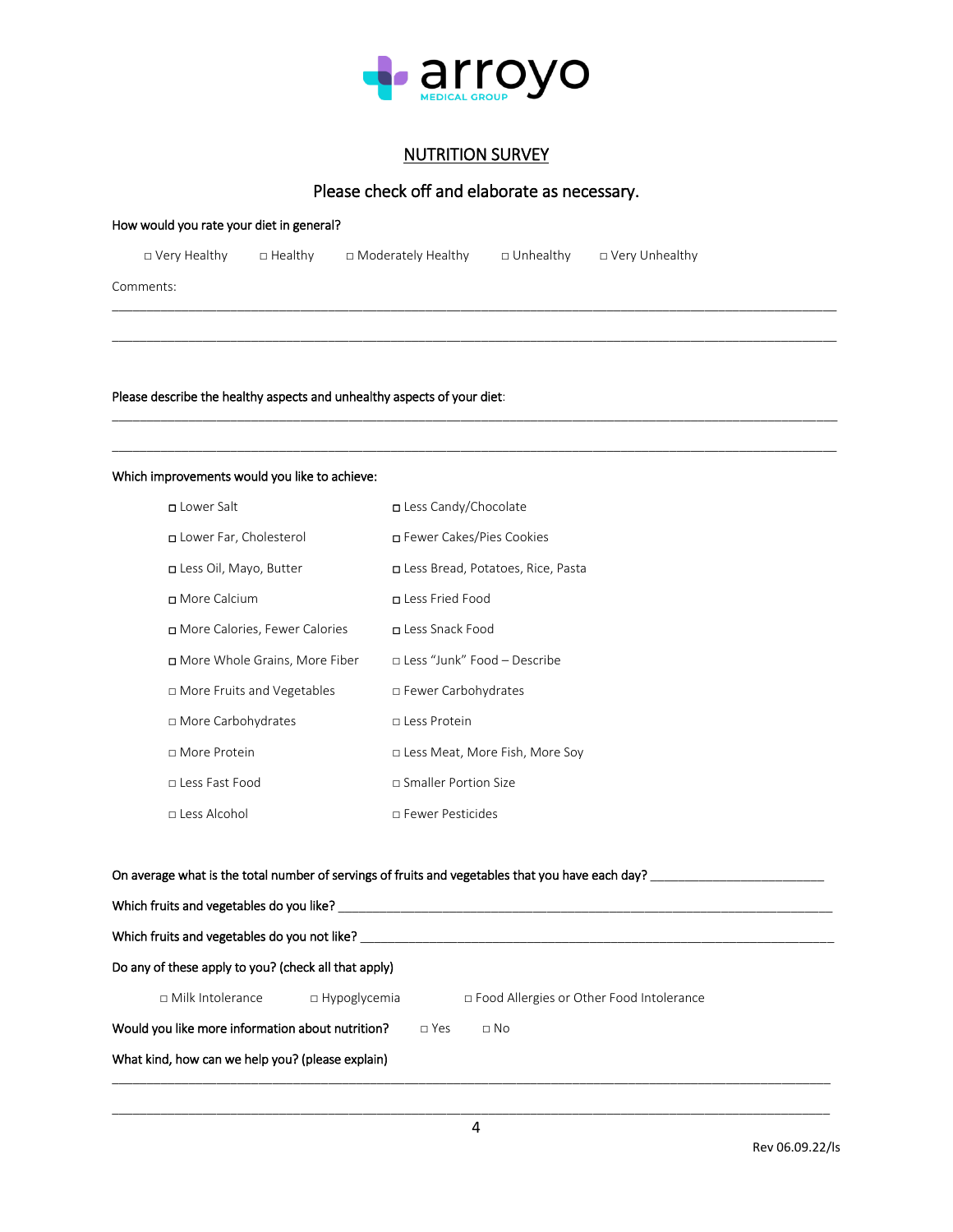

## EXERCISE HABITS

## Please reply to questions and elaborate as needed.

| How would you rate your present exercise habits?                                   |                |                       |            |                       |             |                     |                                  |
|------------------------------------------------------------------------------------|----------------|-----------------------|------------|-----------------------|-------------|---------------------|----------------------------------|
| □ Excellent                                                                        |                | $\square$ Good        | □ Moderate |                       | $\Box$ Poor |                     | □ Very Poor                      |
| Please describe your present exercise habits (type and frequency):                 |                |                       |            |                       |             |                     |                                  |
|                                                                                    |                |                       |            |                       |             |                     |                                  |
| List some of the benefits of exercise:                                             |                |                       |            |                       |             |                     |                                  |
|                                                                                    |                |                       |            |                       |             |                     |                                  |
| What have your exercise habits been like in the past?                              |                |                       |            |                       |             |                     |                                  |
|                                                                                    |                |                       |            |                       |             |                     |                                  |
| Do you enjoy exercise? (please comment)                                            |                |                       |            |                       |             |                     |                                  |
|                                                                                    |                |                       |            |                       |             |                     |                                  |
| What are some of your goals regarding exercise?                                    |                |                       |            |                       |             |                     |                                  |
|                                                                                    |                |                       |            |                       |             |                     |                                  |
| What has allowed you to reach your goals? What keeps you from reaching your goals? |                |                       |            |                       |             |                     |                                  |
|                                                                                    |                |                       |            |                       |             |                     |                                  |
| Types of exercise you perform (please circle and comment below):                   |                |                       |            |                       |             |                     |                                  |
|                                                                                    | Swim           | Walk                  | Jog        | Run                   | Treadmill   | <b>Roller Blade</b> |                                  |
|                                                                                    | <b>Bicycle</b> | Basketball            |            | Baseball              | Sailing     | Dance               | Golf                             |
|                                                                                    | <b>Tennis</b>  | Tai Chi               | Judo       | Weight Lifting        |             | Handball            | Gardening                        |
| <b>Gym Machines</b>                                                                |                | <b>Aerobics Class</b> |            | <b>House Cleaning</b> |             |                     | Demanding Physical Labor at Work |

Other(s):

Comments:

\_\_\_\_\_\_\_\_\_\_\_\_\_\_\_\_\_\_\_\_\_\_\_\_\_\_\_\_\_\_\_\_\_\_\_\_\_\_\_\_\_\_\_\_\_\_\_\_\_\_\_\_\_\_\_\_\_\_\_\_\_\_\_\_\_\_\_\_\_\_\_\_\_\_\_\_\_\_\_\_\_\_\_\_\_

\_\_\_\_\_\_\_\_\_\_\_\_\_\_\_\_\_\_\_\_\_\_\_\_\_\_\_\_\_\_\_\_\_\_\_\_\_\_\_\_\_\_\_\_\_\_\_\_\_\_\_\_\_\_\_\_\_\_\_\_\_\_\_\_\_\_\_\_\_\_\_\_\_\_\_\_\_\_\_\_\_\_\_\_\_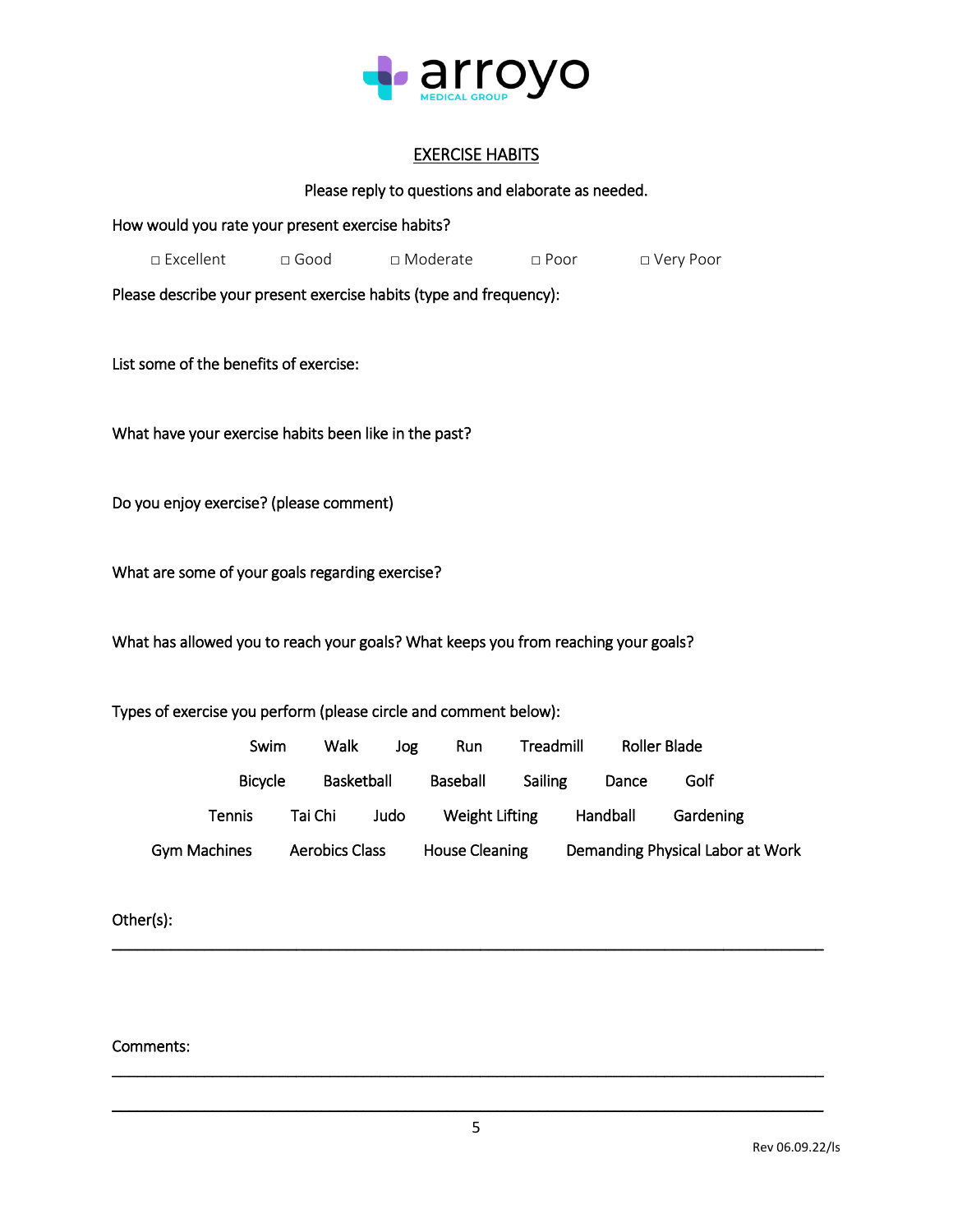

## THE EPWORTH SLEEPINESS SCALE (ESS)

How likely are you to doze off or fall asleep in the following situations, in contrast to feeling just tired? This refers to your usual way of life in recent times. Even if you have not done some of these things recently, try to work out how they would have affected you. Use the following scale to choose the most appropriate number for each situation

- 0 = Would never doze
- 1 = Slight chance of dozing
- 2 = Moderate chance of dozing
- 3 = High chance of dozing

| <b>SITUATION</b>                                                | <b>CHANCE OF DOZING (0-3)</b> |
|-----------------------------------------------------------------|-------------------------------|
| Sitting and reading                                             |                               |
| Watching television                                             |                               |
| Sitting inactive in a public place (e.g., a theater or meeting) |                               |
| As a passenger in a car for an hour without a break             |                               |
| Lying down to rest in the afternoon when circumstances permit   |                               |
| Sitting and talking to someone                                  |                               |
| Sitting quietly after a lunch without alcohol                   |                               |
| In a car, while stopped for a few minutes in traffic            |                               |
| TOTAL SCORE                                                     |                               |

#### SCORE RESULTS:

- 1-6 Congratulations, you are getting enough sleep!
- 7-8 Your score is average
- 9 & up Very sleepy and should seek medical advice